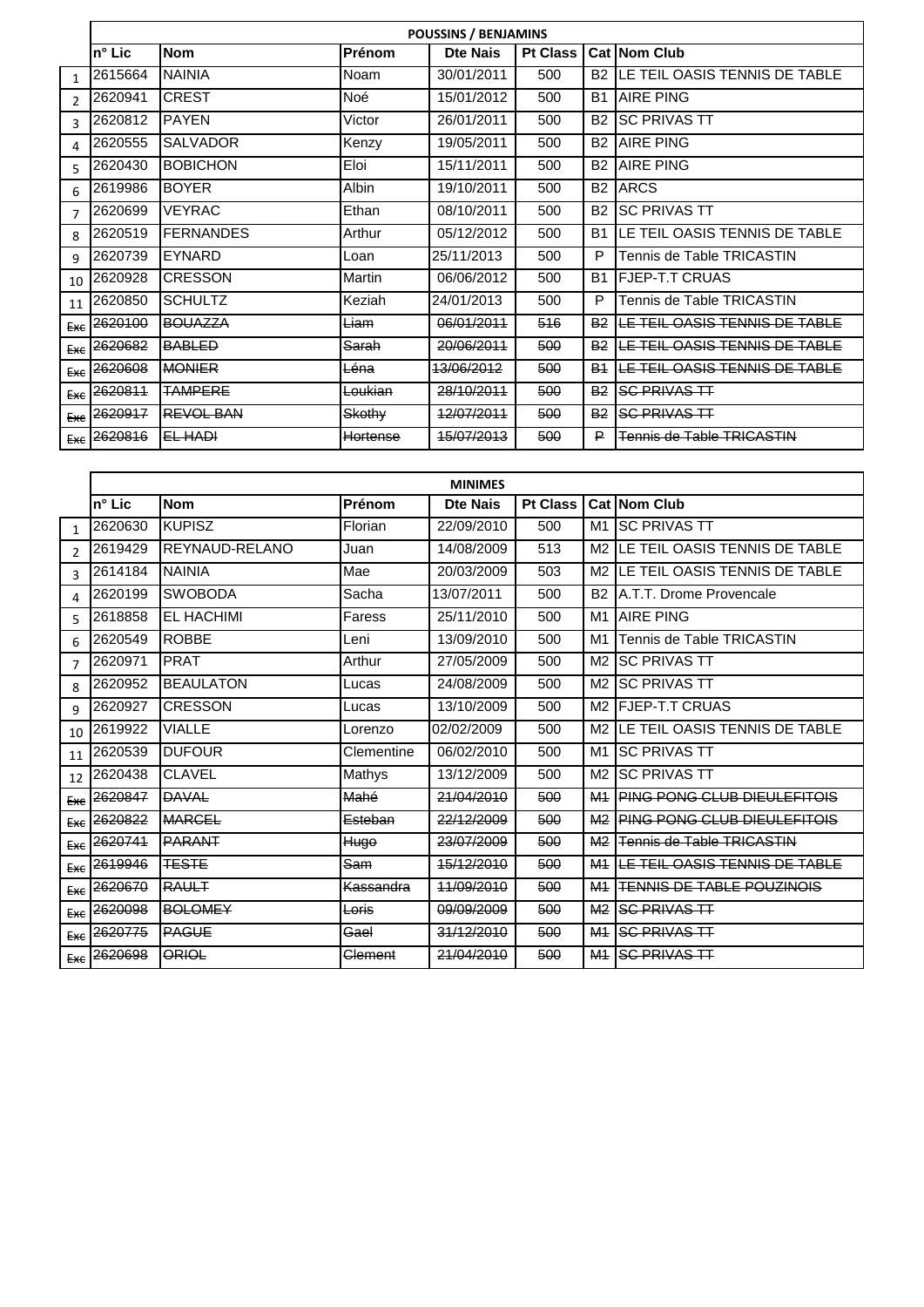|                | <b>CADETS</b> |                          |                  |                 |                 |                 |                                      |  |  |  |
|----------------|---------------|--------------------------|------------------|-----------------|-----------------|-----------------|--------------------------------------|--|--|--|
|                | n° Lic        | <b>Nom</b>               | Prénom           | <b>Dte Nais</b> | <b>Pt Class</b> |                 | Cat Nom Club                         |  |  |  |
| $\mathbf{1}$   | 2619608       | <b>SANTORO</b>           | Alexandre        | 18/03/2008      | 500             |                 | C1 ASSOC DU TT D'AUBENAS-VALS        |  |  |  |
| $\overline{2}$ | 2620160       | <b>DUFOUR</b>            | Alexandre        | 02/10/2007      | 500             |                 | C2 ASSOC DU TT D'AUBENAS-VALS        |  |  |  |
| $\overline{3}$ | 2618857       | <b>EL HACHIMI</b>        | Jassem           | 23/10/2007      | 500             | C <sub>2</sub>  | <b>AIRE PING</b>                     |  |  |  |
| 4              | 2620090       | <b>BAUDRIN</b>           | Raphael          | 09/02/2008      | 507             | C <sub>1</sub>  | <b>ARCS</b>                          |  |  |  |
| 5              | 2620894       | <b>ORTS</b>              | Lilian           | 19/09/2007      | 500             | C <sub>2</sub>  | <b>ARCS</b>                          |  |  |  |
| 6              | 2619364       | <b>MILLET</b>            | Mael             | 02/07/2007      | 500             |                 | C <sub>2</sub> ARCS                  |  |  |  |
| $\overline{7}$ | 2620661       | <b>MILON-QUIOT</b>       | Eliott           | 18/12/2007      | 500             |                 | C2 ASSOC DU TT D'AUBENAS-VALS        |  |  |  |
| 8              | 2620624       | <b>BAGGI</b>             | Yanis            | 09/10/2007      | 500             | C <sub>2</sub>  | <b>ARCS</b>                          |  |  |  |
| 9              | 2619939       | <b>DESSERTENNE</b>       | Nathan           | 04/03/2007      | 500             | C <sub>2</sub>  | <b>ARCS</b>                          |  |  |  |
| 10             | 2620950       | <b>DESCHANELS</b>        | Laszlo           | 07/02/2008      | 500             | C <sub>1</sub>  | <b>SC PRIVAS TT</b>                  |  |  |  |
| 11             | 2620776       | <b>MAIGROT</b>           | Malik            | 18/07/2008      | 500             | C1              | <b>SC PRIVAS TT</b>                  |  |  |  |
| 12             | 2619006       | <b>ROUX</b>              | <b>Mathis</b>    | 27/10/2007      | 500             | C <sub>2</sub>  | <b>AIRE PING</b>                     |  |  |  |
| 13             | 2620895       | <b>ORTS</b>              | Théo             | 29/12/2008      | 500             | C1              | <b>ARCS</b>                          |  |  |  |
| 14             | 2619363       | <b>MILLET</b>            | Lou              | 02/07/2007      | 500             | C <sub>2</sub>  | <b>ARCS</b>                          |  |  |  |
| 15             | 2620940       | <b>KOUTI DJIALA</b>      | Ariel            | 10/03/2008      | 500             | C <sub>1</sub>  | <b>AIRE PING</b>                     |  |  |  |
| 16             | 2620654       | <b>BLACHE</b>            | Mael             | 05/02/2007      | 500             | C <sub>2</sub>  | ASSOC DU TT D'AUBENAS-VALS           |  |  |  |
| 17             | 2619561       | <b>GONZALES</b>          | Nolan            | 22/01/2008      | 500             | C1              | <b>SC PRIVAS TT</b>                  |  |  |  |
| 18             | 2620482       | LO PRESTI                | Ruben            | 01/11/2008      | 500             | C1              | <b>SC PRIVAS TT</b>                  |  |  |  |
| 19             | 2620911       | <b>TEYSSIER</b>          | Clement          | 27/03/2007      | 500             | C2              | ASSOC DU TT D'AUBENAS-VALS           |  |  |  |
| 20             | 2620053       | <b>MAURIN</b>            | Jean             | 18/08/2007      | 500             | $\overline{C2}$ | Tennis de Table TRICASTIN            |  |  |  |
| 21             | 2620692       | <b>ANDRE</b>             | Vynce            | 20/01/2008      | 500             | C1              | ASSOC DU TT D'AUBENAS-VALS           |  |  |  |
| 22             | 2620655       | <b>POULET RUTHERFORD</b> | <b>Mattias</b>   | 26/04/2007      | 500             |                 | C2 ASSOC DU TT D'AUBENAS-VALS        |  |  |  |
| 23             | 2620683       | <b>FOURNILLIER</b>       | Yann             | 14/01/2008      | 500             |                 | C1 LE TEIL OASIS TENNIS DE TABLE     |  |  |  |
| 24             | 2620507       | <b>ROMAN</b>             | Jean             | 04/04/2008      | 500             | C <sub>1</sub>  | LE TEIL OASIS TENNIS DE TABLE        |  |  |  |
| Exe            | 2619346       | PERRAULT                 | Léana            | 10/12/2007      | 500             | C <sub>2</sub>  | LE TEIL OASIS TENNIS DE TABLE        |  |  |  |
| <b>Exe</b>     | 2618156       | <b>D'ABRIGEON</b>        | <b>Noe</b>       | 03/09/2007      | 504             |                 | <b>C2 ASSOC DU TT D'AUBENAS-VALS</b> |  |  |  |
| Exe            | 2620680       | <b>MAURIN</b>            | Grégory          | 13/07/2008      | 500             | G <sub>1</sub>  | <b>Tennis de Table TRICASTIN</b>     |  |  |  |
| Exe            | 2620009       | GUILLE                   | Quentin          | 06/02/2008      | 531             | G <sub>4</sub>  | <b>SC PRIVAS TT</b>                  |  |  |  |
| Exe            | 2620114       | <b>CARME</b>             | <del>Jules</del> | 19/02/2009      | 500             | M <sub>2</sub>  | <b>SC PRIVAS TT</b>                  |  |  |  |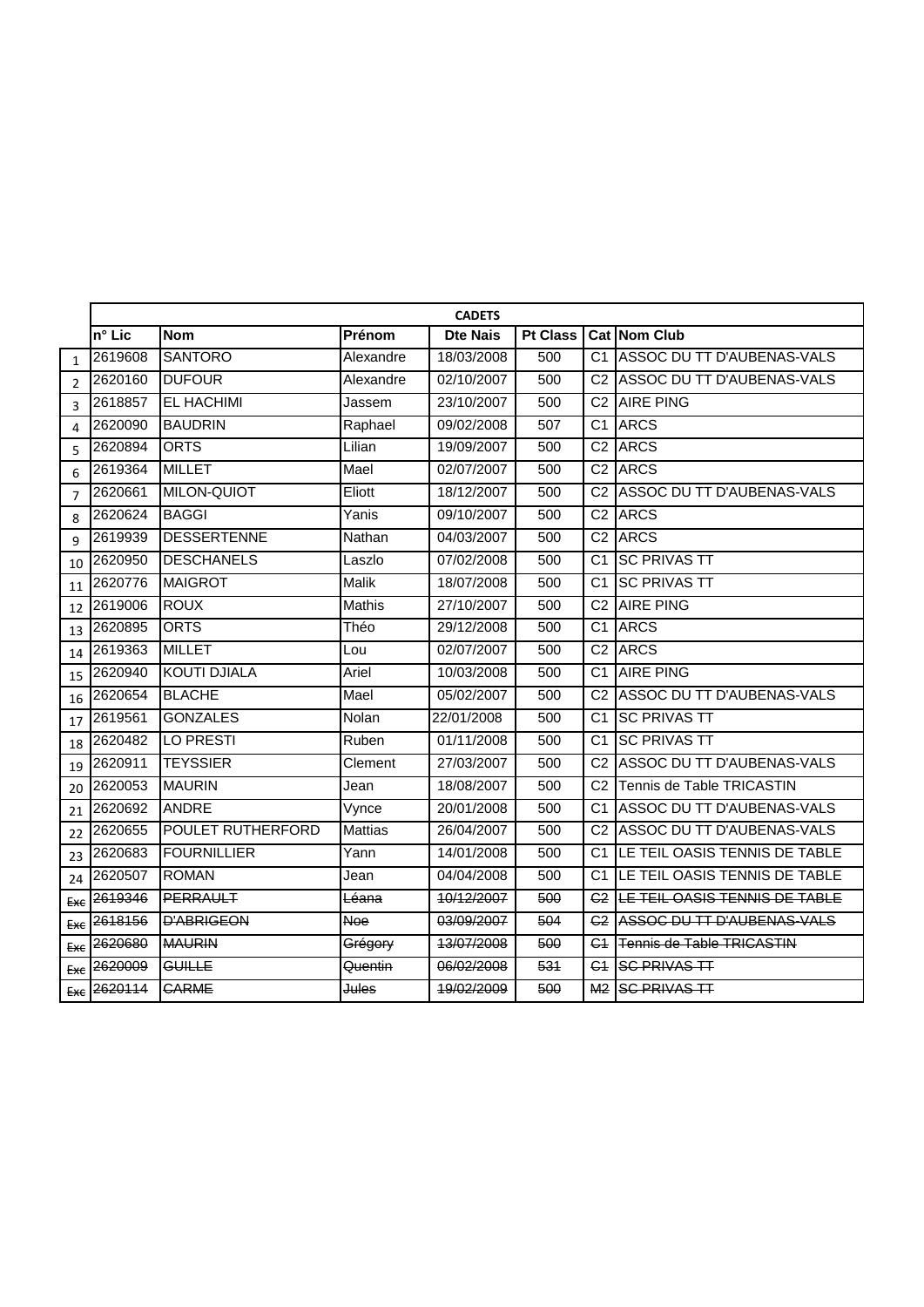|                | <b>POUSSINS / BENJAMINS</b> |                          |                 |                 |        |                       |                                              |  |  |  |
|----------------|-----------------------------|--------------------------|-----------------|-----------------|--------|-----------------------|----------------------------------------------|--|--|--|
|                | n° Lic                      | <b>Nom</b>               | Prénom          | <b>Dte Nais</b> | Pt Clt |                       | Cat Nom Club                                 |  |  |  |
| $\mathbf{1}$   | 2620721                     | <b>ROBERT</b>            | Alban           | 11/05/2011      | 500    |                       | <b>B2 TT MANTHES</b>                         |  |  |  |
| $\mathcal{P}$  | 2620717                     | <b>HENRY</b>             | Ethan           | 12/04/2012      | 500    |                       | <b>B1 ASPTT ROMANS</b>                       |  |  |  |
| $\overline{3}$ | 2620720                     | <b>JOURNOUD FRAYSSE</b>  | Charlie         | 11/05/2012      | 500    | <b>B1</b>             | <b>JASPTT ROMANS</b>                         |  |  |  |
| 4              | 2620617                     | <b>MORAND</b>            | Léni            | 03/11/2011      | 500    | <b>B2</b>             | <b>TT MANTHES</b>                            |  |  |  |
| 5              | 2620464                     | <b>DOMINIK GARCIA</b>    | Luca Cosmo      | 08/03/2012      | 500    | <b>B1</b>             | <b>ASPTT ROMANS</b>                          |  |  |  |
| 6              | 2620602                     | <b>THEVENON</b>          | Benjamin        | 03/03/2011      | 500    | <b>B2</b>             | <b>TT MANTHES</b>                            |  |  |  |
| $\overline{7}$ | 2620642                     | <b>MARTIN</b>            | Louis           | 08/01/2011      | 500    | <b>B2</b>             | <b>TT BASSIN D'ANNONAY</b>                   |  |  |  |
| 8              | 2620770                     | <b>VALLON</b>            | Gabriel         | 11/02/2011      | 500    |                       | <b>B2 ASPTT ROMANS</b>                       |  |  |  |
| 9              | 2618870                     | <b>CHARVILLAT</b>        | Pauline         | 27/03/2011      | 500    | <b>B2</b>             | LE CHEYLARD TENNIS DE TABLE                  |  |  |  |
| 10             | 2620164                     | <b>MICHON</b>            | Dan-William     | 17/03/2012      | 500    |                       | <b>B1 ASPTT ROMANS</b>                       |  |  |  |
| 11             | 2620752                     | <b>ARNAUD</b>            | Milo            | 22/09/2012      | 500    | <b>B1</b>             | <b>ASPTT ROMANS</b>                          |  |  |  |
| 12             | 2620387                     | <b>BOUVIER</b>           | Evan            | 31/05/2015      | 500    | P                     | <b>TT MANTHES</b>                            |  |  |  |
| 13             | 2620283                     | LOPEZ-CASARIN            | Leandro         | 31/05/2011      | 500    | <b>B2</b>             | <b>T.T. MONTELIER</b>                        |  |  |  |
| 14             | 2620762                     | <b>MEJRI</b>             | Heny            | 30/06/2012      | 500    | <b>B1</b>             | <b>ASPTT ROMANS</b>                          |  |  |  |
| 15             | 2620786                     | <b>MARTIN</b>            | <b>Marius</b>   | 30/04/2013      | 500    | P                     | ENTENTE RHODANIENNE T T                      |  |  |  |
| 16             | 2620714                     | <b>FRACHISSE</b>         | Nolhann         | 14/01/2011      | 500    | <b>B2</b>             | <b>ASPTT ROMANS</b>                          |  |  |  |
| 17             | 2619977                     | <b>CHALAYER</b>          | Thibaut         | 20/03/2012      | 500    |                       | <b>B1 TT MANTHES</b>                         |  |  |  |
| 18             | 2618643                     | <b>FONTANA</b>           | Celian          | 16/09/2012      | 500    |                       | <b>B1 ASPTT ROMANS</b>                       |  |  |  |
| 19             | 2620745                     | <b>DUPUITS</b>           | <b>Baptiste</b> | 22/05/2011      | 500    | B2                    | <b>ENTENTE RHODANIENNE T T</b>               |  |  |  |
| 20             | 2620766                     | <b>ROBIN</b>             | Raphael         | 07/12/2013      | 500    | P                     | <b>ASPTT ROMANS</b>                          |  |  |  |
| Exe            | 2620946                     | <b>PICHETTO</b>          | Loan            | 04/04/2014      | 500    | ₽                     | ENTENTE BLACONS-CREST TT                     |  |  |  |
|                | $E_{XC}$ 2620623            | <b>CLAUDE</b>            | Gabriel         | 04/08/2011      | 500    |                       | B <sub>2</sub> valence-bourg tennis de table |  |  |  |
| Exe            | 2620798                     | <b>DUFAURE DE CITRES</b> | Gabin           | 16/01/2012      | 500    | <b>B</b> <sub>1</sub> | <b>ASPTT ROMANS</b>                          |  |  |  |
|                | Exc 2620458                 | <b>BRUN</b>              | Anatole         | 18/04/2012      | 500    |                       | <b>B4 ASPTT ROMANS</b>                       |  |  |  |
| Eже            | 2620797                     | <b>JOUFFRE</b>           | Timothee        | 14/04/2013      | 500    | ₽                     | <b>ASPTT ROMANS</b>                          |  |  |  |
| Exe            | 2620423                     | <b>MICHAUD</b>           | Kylian          | 19/01/2012      | 500    |                       | <b>B<sub>1</sub></b>   TT MANTHES            |  |  |  |
| ₩θ             | 2620619                     | <b>DIERCKENS</b>         | <b>Nathan</b>   | 07/10/2011      | 500    | <b>B2</b>             | <b>ITT MANTHES</b>                           |  |  |  |

|                | <b>MINIMES</b> |                       |          |                 |        |                |                                  |  |  |  |  |
|----------------|----------------|-----------------------|----------|-----------------|--------|----------------|----------------------------------|--|--|--|--|
|                | n° Lic         | <b>Nom</b>            | Prénom   | <b>Dte Nais</b> | Pt Clt |                | Cat Nom Club                     |  |  |  |  |
| $\mathbf{1}$   | 2618869        | <b>FONTANA</b>        | Louane   | 01/06/2010      | 514    | M1             | <b>JASPTT ROMANS</b>             |  |  |  |  |
| $\overline{2}$ | 2617840        | WEIL                  | Thibaud  | 27/10/2009      | 500    |                | M2 ASPTT ROMANS                  |  |  |  |  |
| 3              | 2618043        | <b>TEISSERENC</b>     | Simon    | 08/08/2009      | 500    | M <sub>2</sub> | <b>TT MANTHES</b>                |  |  |  |  |
| 4              | 2620795        | <b>LEVADOUX</b>       | Noé      | 10/09/2010      | 500    | M1             | <b>ENTENTE BLACONS-CREST TT</b>  |  |  |  |  |
| 5              | 2620809        | MENASSANCH-MAS-LAMOUR | Charlie  | 05/11/2009      | 500    | M <sub>2</sub> | T.T. MONTELIER                   |  |  |  |  |
| 6              | 2619815        | <b>PEILLON</b>        | Julien   | 28/08/2009      | 500    |                | M2 ASPTT ROMANS                  |  |  |  |  |
| $\overline{7}$ | 2620818        | <b>RICHARD</b>        | Théo     | 01/01/2009      | 500    | M <sub>2</sub> | <b>ENTENTE RHODANIENNE T T</b>   |  |  |  |  |
| 8              | 2620463        | CHARRIER-BEAUBELICOU  | Hugo     | 24/06/2010      | 500    | M1             | <b>ASPTT ROMANS</b>              |  |  |  |  |
| 9              | 2619451        | <b>BODIE</b>          | Noa      | 13/12/2009      | 500    | M1             | <b>ASPTT ROMANS</b>              |  |  |  |  |
| 10             | 2620886        | VILLANUEVA            | Robin    | 06/01/2010      | 500    | M1             | <b>IENTENTE BLACONS-CREST TT</b> |  |  |  |  |
| 11             | 2620639        | <b>BAILLEST</b>       | Gregory  | 03/07/2009      | 500    | M <sub>2</sub> | <b>TT BASSIN D'ANNONAY</b>       |  |  |  |  |
| 12             | 2620923        | LOMBARD               | Mathéo   | 03/08/2009      | 500    | M <sub>2</sub> | <b>ENTENTE BLACONS-CREST TT</b>  |  |  |  |  |
| 13             | 2620013        | LACHAL                | Roman    | 10/03/2010      | 500    | M1             | LE CHEYLARD TENNIS DE TABLE      |  |  |  |  |
| 14             | 2620803        | SIM-PETIT JEAN        | Martin   | 24/03/2010      | 500    | M1             | <b>ENTENTE BLACONS-CREST TT</b>  |  |  |  |  |
| 15             | 2620948        | <b>FIAT</b>           | Lancelot | 04/07/2009      | 500    | M <sub>2</sub> | <b>ASPTT ROMANS</b>              |  |  |  |  |
| 16             | 2620742        | <b>POMMARET</b>       | Arthur   | 07/01/2009      | 500    | M <sub>2</sub> | <b>ENTENTE RHODANIENNE T T</b>   |  |  |  |  |
| 17             | 2619963        | <b>PELAT</b>          | Leo      | 26/06/2009      | 500    | M <sub>2</sub> | <b>T.T. MONTELIER</b>            |  |  |  |  |
| 18             | 2620628        | <b>GRACIO</b>         | Nathan   | 08/09/2010      | 500    | M1             | <b>ENTENTE BLACONS-CREST TT</b>  |  |  |  |  |
| 19             | 2620856        | <b>CHABOUD ALVES</b>  | Cenzo    | 13/04/2010      | 500    | M1             | <b>ENTENTE RHODANIENNE T T</b>   |  |  |  |  |
| 20             | 2620924        | <b>HUET</b>           | Paco     | 24/01/2010      | 500    | M1             | <b>ENTENTE BLACONS-CREST TT</b>  |  |  |  |  |
| 21             | 2620625        | <b>CURTIL</b>         | Jaro     | 05/06/2009      | 500    | M <sub>2</sub> | <b>ENTENTE BLACONS-CREST TT</b>  |  |  |  |  |
| 22             | 2620922        | <b>TRICART</b>        | Lucas    | 05/12/2010      | 500    | M1             | <b>IENTENTE BLACONS-CREST TT</b> |  |  |  |  |
| 23             | 2620767        | <b>RUBICHON</b>       | Mael     | 02/08/2010      | 500    | M1             | <b>ASPTT ROMANS</b>              |  |  |  |  |
|                | Exc 2618103    | <b>SIMAO</b>          | Lubin    | 26/01/2013      | 500    | P.             | <b>ASPTT ROMANS</b>              |  |  |  |  |